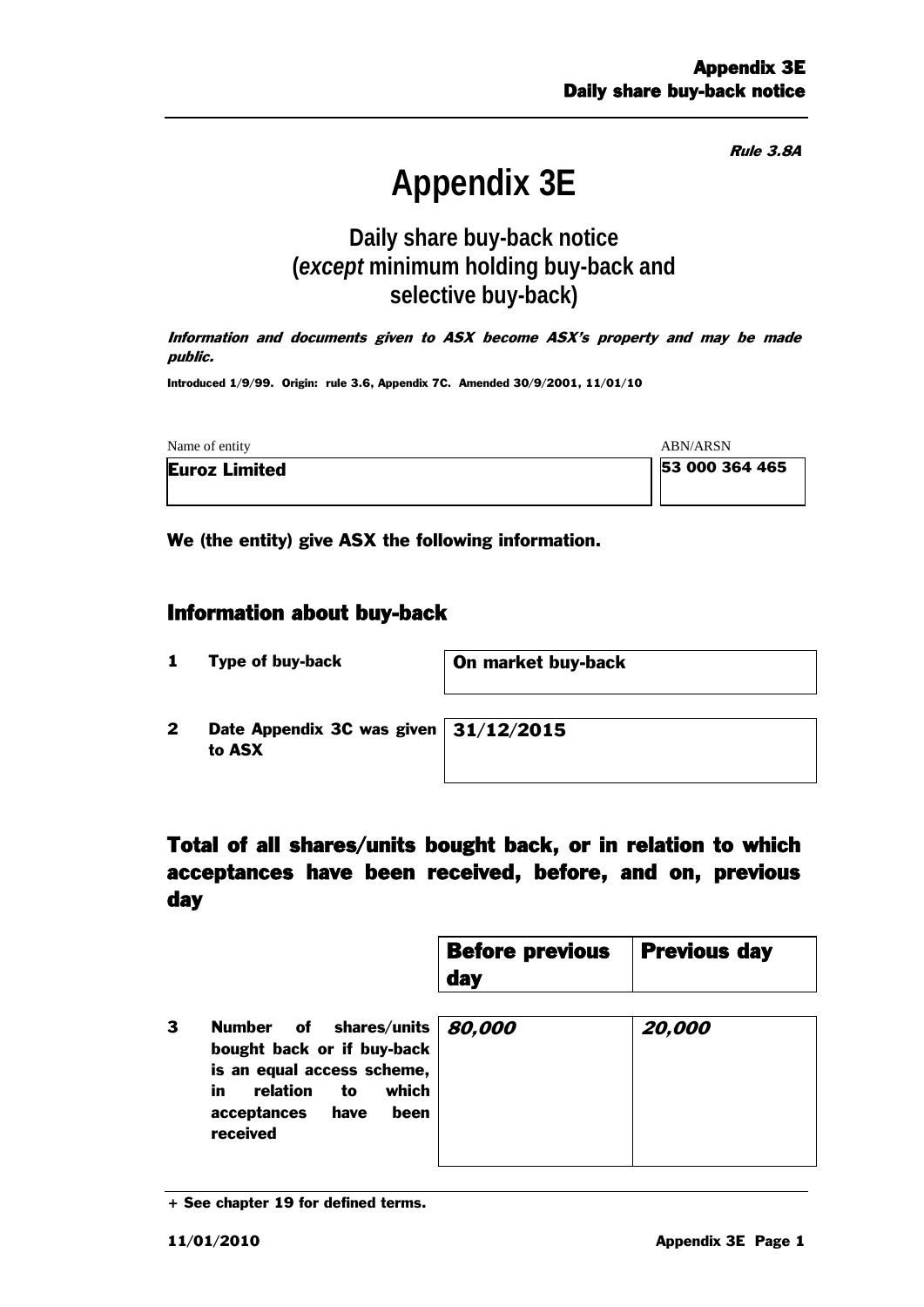| 4 | Total consideration paid or   \$58,343.15<br>payable for the shares/units | \$14,587.30 |
|---|---------------------------------------------------------------------------|-------------|
|   |                                                                           |             |

<sup>+</sup> See chapter 19 for defined terms.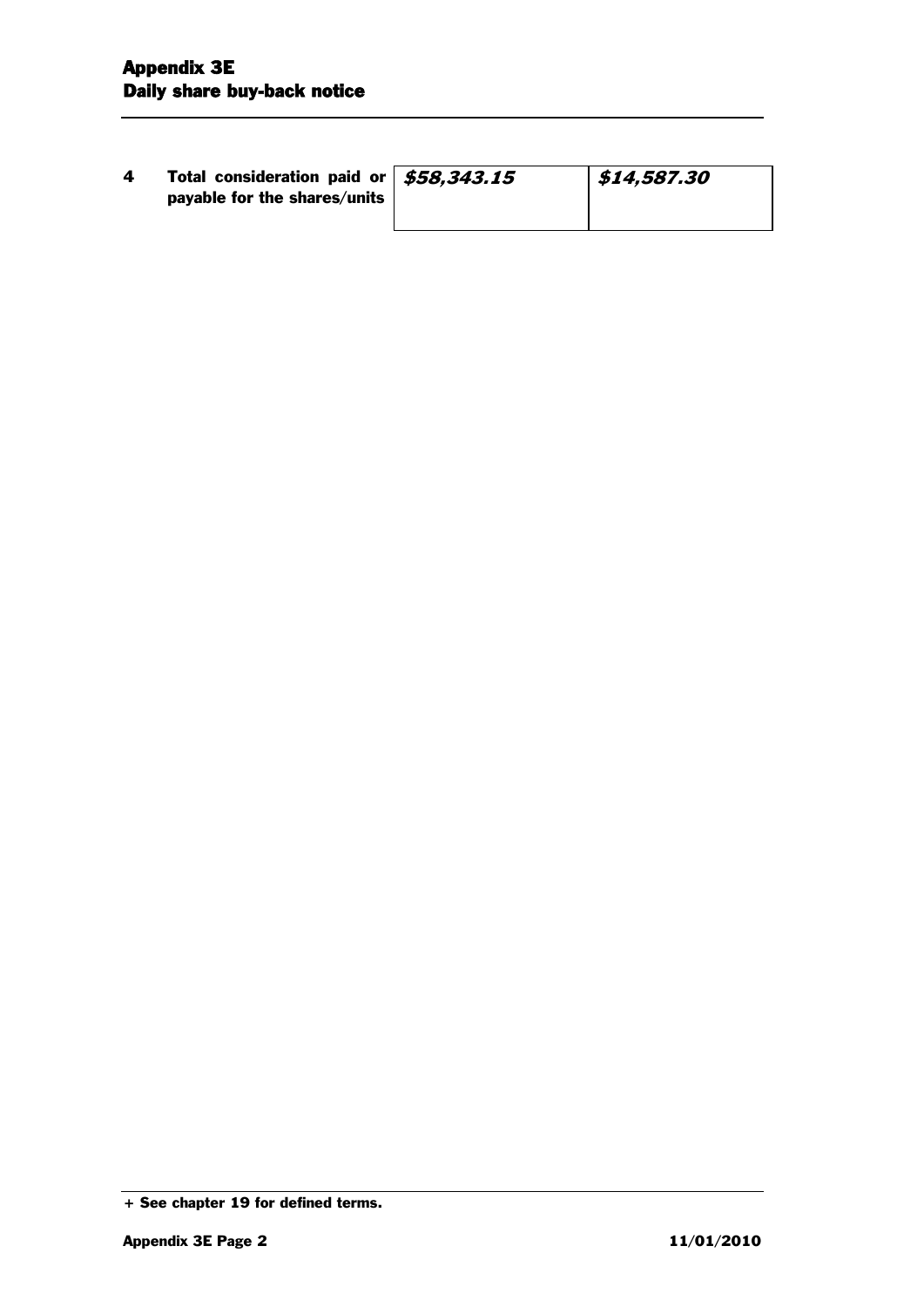|   |                                         | <b>Before previous</b><br><b>day</b> | <b>Previous day</b>                                    |
|---|-----------------------------------------|--------------------------------------|--------------------------------------------------------|
| 5 | If buy-back is an on-market<br>buy-back | highest price paid:<br>date: 0.73    | highest price paid:<br>\$0.73                          |
|   |                                         | lowest price paid:<br>date: 0.71     | lowest price paid:<br>\$0.72                           |
|   |                                         |                                      | highest<br>price<br>allowed under rule<br>7.33: \$0.78 |

### Participation by directors

6 Deleted 30/9/2001. No

#### How many shares/units may still be bought back?

7 If the company/trust has disclosed an intention to buy back a maximum number of shares/units – the remaining number of shares/units to be bought back 15

| ,900,000 |  |  |
|----------|--|--|
|          |  |  |
|          |  |  |
|          |  |  |
|          |  |  |
|          |  |  |

# Compliance statement

1. The company is in compliance with all Corporations Act requirements relevant to this buy-back.

or, for trusts only:

1. The trust is in compliance with all requirements of the Corporations Act as modified by Class Order 07/422, and of the trust's constitution, relevant to this buy-back.

<sup>+</sup> See chapter 19 for defined terms.